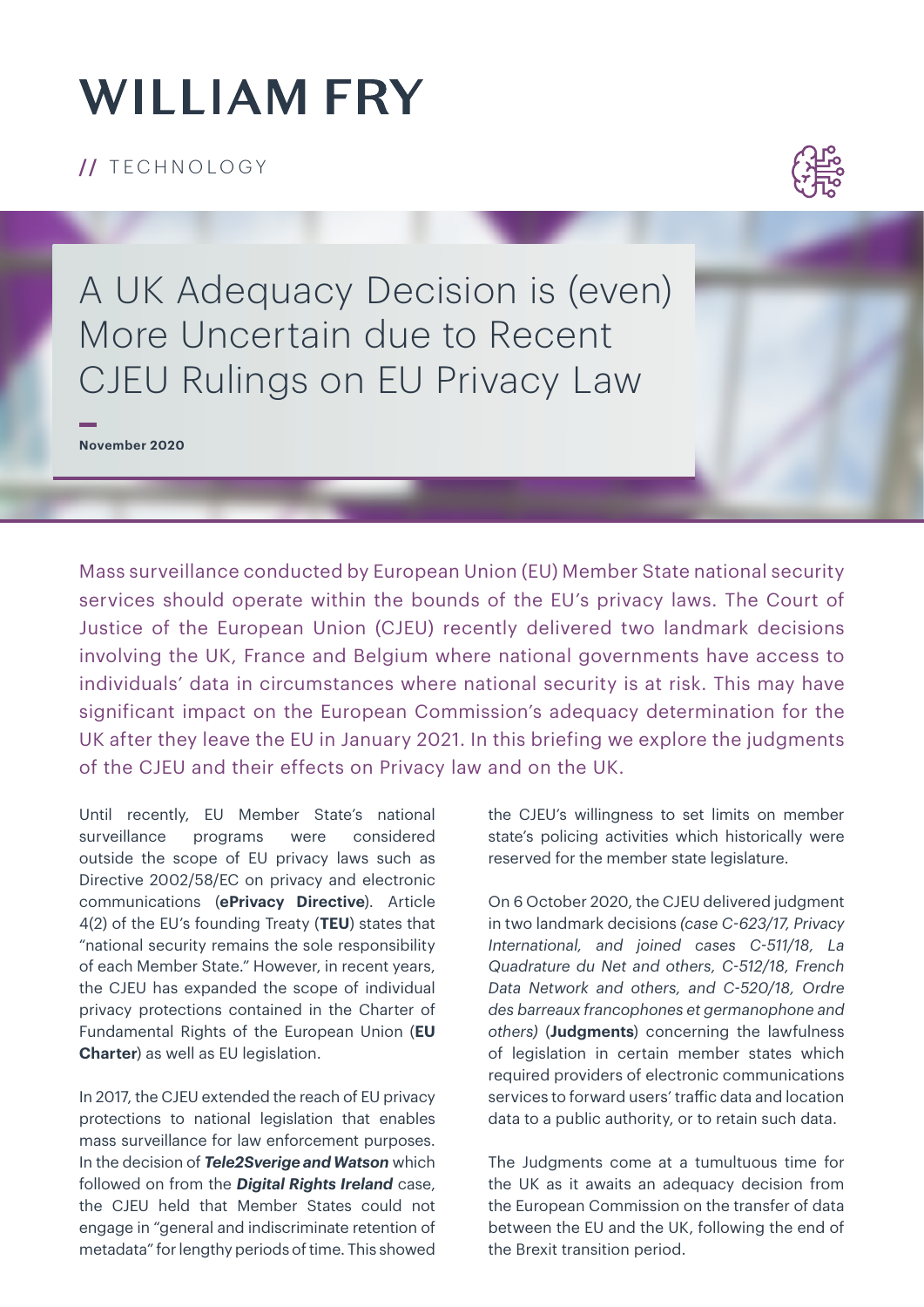#### **ENCRYPTION – WHO HOLDS THE KEY?**

The Judgments may affect the cases arising out of the EncroChat 'hack' earlier this year. It may also affect the tech industry companies that use end-to-end encryption for their platforms (such as WhatsApp and Facebook) to protect their customers privacy rights. Such companies must balance privacy rights against governments' requests for data on national security grounds provided for under national legislation, such as the UK's Investigatory Powers Act 2016 (**2106 Act**).

Encryption has created difficulties for law enforcement agencies in a number of jurisdictions, including the US and UK, in terms of accessing information on phones or computers to progress a criminal investigation. Governments, in the interest of national security have previously sought the creation of "backdoors" in encryption algorithms to enable access to protected information. Tech companies however have resisted these requests, arguing that formal backdoors could undermine consumers privacy rights.

Encryption is also used by criminals to communicate and run their operations. EncroChat, an encrypted network of WIFI enabled mobile devices was hacked this summer through a collaborative effort by UK and French national authorities. The UK's National Crime Agency (**NCA**) stated that the EncroChat network had been breached in April of this year. The encrypted phones were largely used by criminals. Through this breach, the authorities were able to monitor criminal activity and make necessary arrests throughout the UK and EU. Interestingly, the data was 'intercepted' as defined under the 2016 Act, yet intercepted evidence cannot be relied on in criminal cases in the UK by virtue of section 56(1) of the 2016 Act.

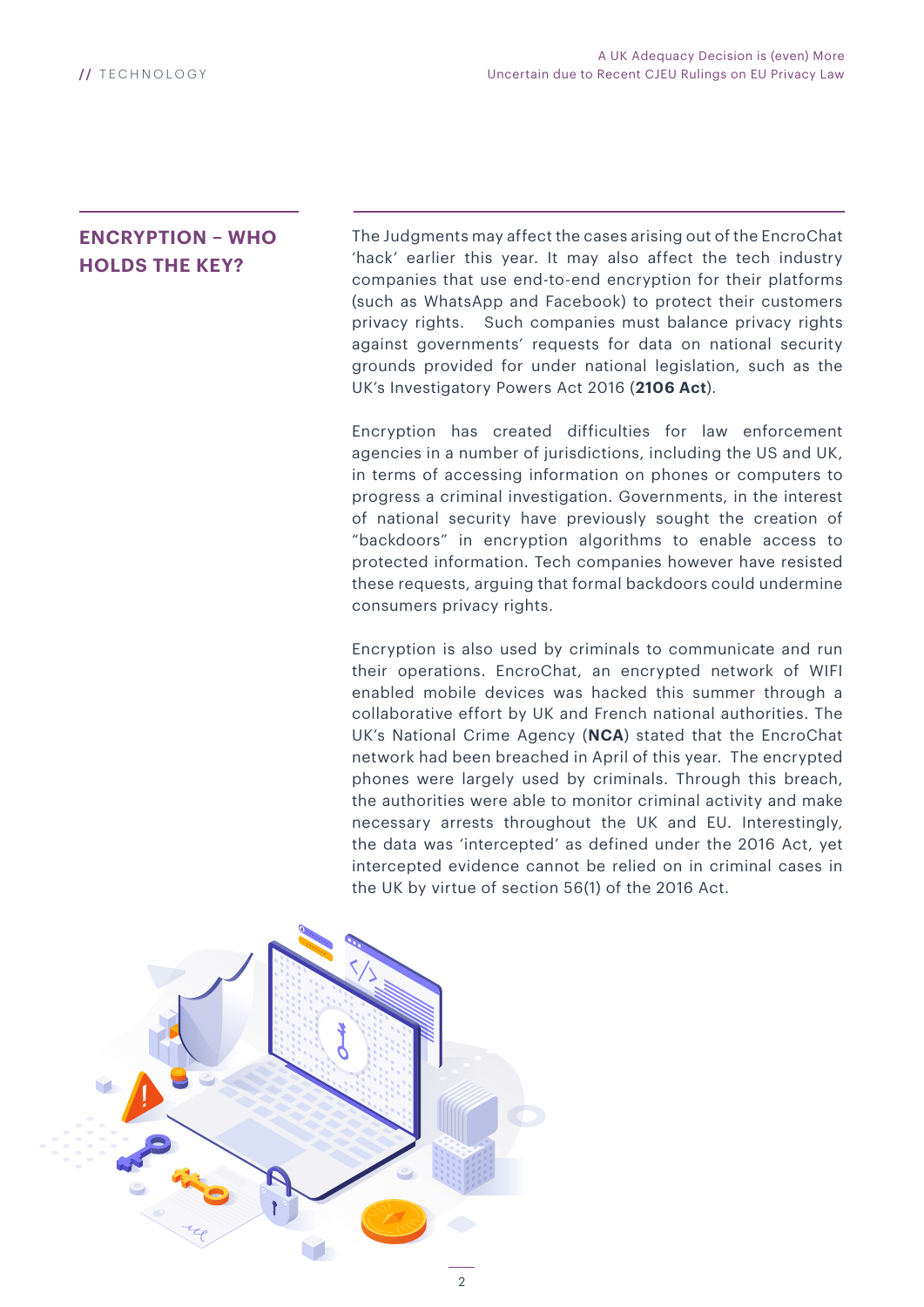#### **THE CJEU'S LANDMARK DECISIONS**

The CJEU confirmed in its Judgments that the ePrivacy Directive applies to national legislation which requires providers of electronic communications services (e.g. telecommunications companies and internet service providers, (**Providers**)) to retain or transmit personal data to intelligence authorities. The CJEU also held that member states cannot restrict the scope of the ePrivacy Directive unless such restrictions comply with the general principles of EU law, are proportionate, and preserve the fundamental rights guaranteed under the EU Charter.

The Judgments are important because they confirm that EU law applies to mass surveillance in the UK and other member states with similar domestic legislation. It applies when the member state's government compels providers of electronic communications services to process data (forwarding traffic and location data), even when processed for the purposes of national security.

#### C-623/17 - PRIVACY INTERNATIONAL **(PRIVACY INTERNATIONAL JUDGMENT)**

Privacy International argued that having regard to the guidance derived from the case-law, both the acquisition of data by the security and intelligence agencies from those Providers and the use of that data by those agencies, falls within the scope of the ePrivacy Directive, whether that data is acquired by means of a transmission carried out in realtime or subsequently. It also argued that the fact that the objective of protecting national security is explicitly listed in Article 15(1) of the ePrivacy Directive does not mean that the directive does not apply to such situations and that assessment is not affected by Article 4(2) TEU.

In response, the United Kingdom, Czech and Estonian Governments, Ireland, and the French, Cypriot, Hungarian, Polish and Swedish Governments argued that the ePrivacy Directive does not apply to the national legislation at issue in the main proceedings, as the purpose of that legislation is to safeguard national security, which is outside the scope of the ePrivacy Directive. They further argued that those provisions are reflective of Article 4(2) TEU.

The CJEU held that Article 1(3), Article 3 and Article 15(1) of the ePrivacy Directive, read in the light of Article 4(2) TEU, must be interpreted as meaning that national legislation enabling a State authority to require Providers to forward traffic data and location data to the security and intelligence agencies for the purpose of safeguarding national security, falls within the scope of that directive.

The CJEU further held that the ePrivacy Directive must be interpreted as precluding national legislation enabling a State authority to require Providers to carry out the "general and indiscriminate" transmission of traffic data and location data to the security and intelligence agencies for the purpose of safeguarding national security.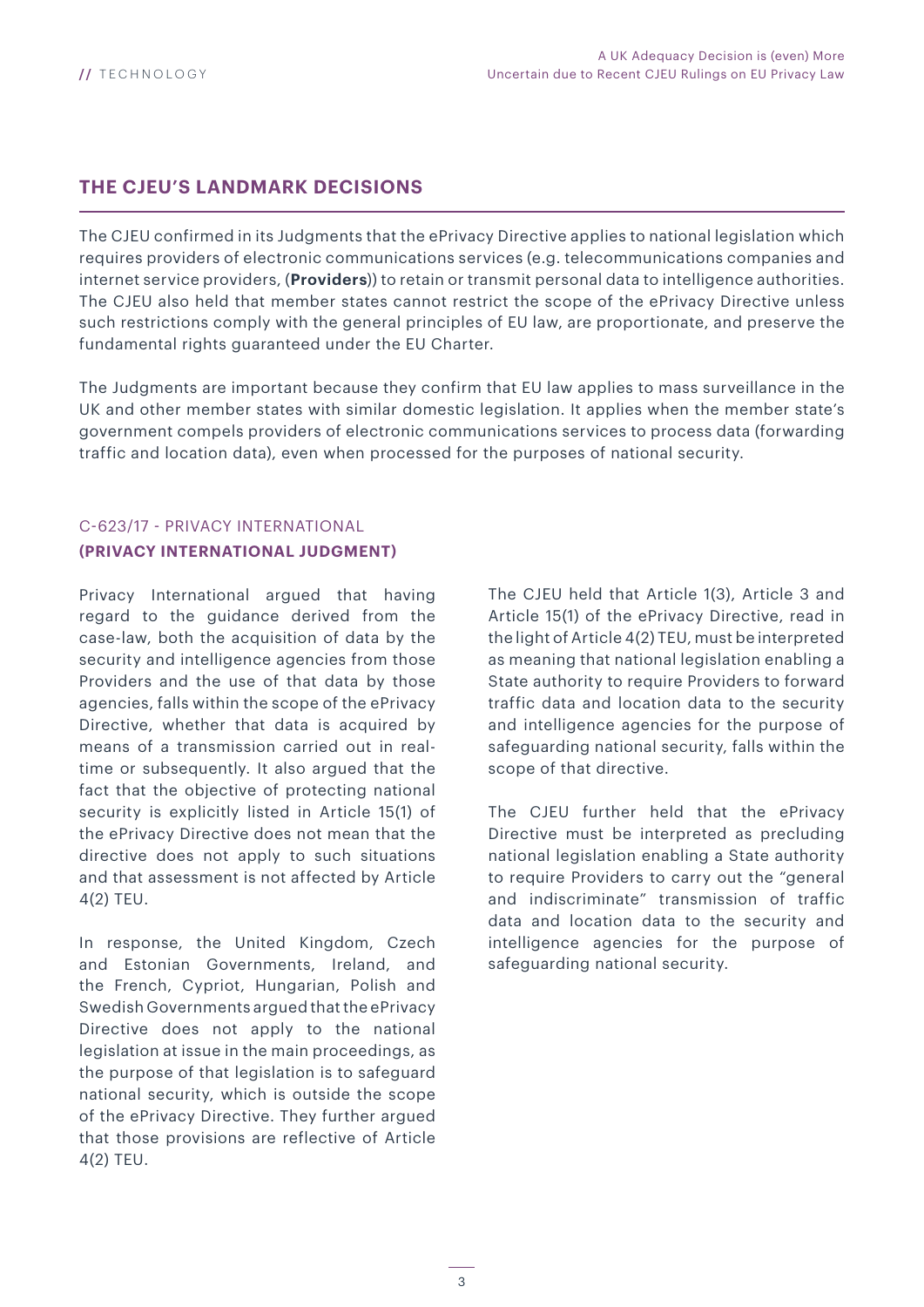#### JOINED CASES: C-511/18, LA QUADRATURE DU NET AND OTHERS, C-512/18, FRENCH DATA NETWORK AND OTHERS, AND C-520/18, ORDRE DES BARREAUX FRANCOPHONES ET GERMANOPHONE AND OTHERS (**FRENCH DATA NETWORKS JUDGMENT**)

In the joined cases involving France and Belgium, the CJEU decided that EU law precludes national legislation requiring Providers to carry out the "general and indiscriminate retention of traffic data and location data as a preventative measure". These transmission and retention activities were held by the CJEU to be "particularly serious interferences with the fundamental rights guaranteed by the Charter" in circumstances where there is no link between the individuals whose data is affected, and the objective pursued by the national legislation in question.

Notwithstanding, the CJEU clarified a number of points on scope of the ePrivacy Directive. It held that the ePrivacy Directive does not prevent:

- **1.** an order requiring Providers to retain, generally and indiscriminately, traffic and location data in circumstances where the member state is facing "a serious threat to national security that proves to be genuine and present or foreseeable", providing that the order in question is limited to what is "strictly necessary" and must be subject to "effective review" by a court or independent body
- **2.** legislative measures allowing the targeted retention of traffic and location data which is limited both
	- a. "on the basis of objective and non-discriminatory factors according to the categories of persons concerned or using a geographical criterion", and
	- b. to what is "strictly necessary"
- **3.** legislative measures allowing the expedited retention of data where it is necessary to retain such data to shed light on established or reasonably suspected "serious criminal offences or attacks on national security";
- **4.** legislative measures which require real-time collection of traffic and location data which is limited to persons against whom there is, following a review having been carried out by a court or independent body, a "valid reason to suspect" they are involved in terrorist activities, and
- **5.** as to national law that is incompatible with EU law, national courts may not rely on such national legislation to "limit the temporal effects of a declaration of illegality which [they are] bound to make" in respect of national legislation requiring Providers to generally and indiscriminately retain traffic and location data.

The CJEU concluded by clarifying that, in the context of criminal law proceedings, it is for national courts to assess and determine the admissibility of evidential data against suspects, which was obtained by way of a retention of such data contrary to EU law. The same however cannot be said for evidential data which is obtained by means of a "general and indiscriminate retention of traffic and location data in breach of EU law".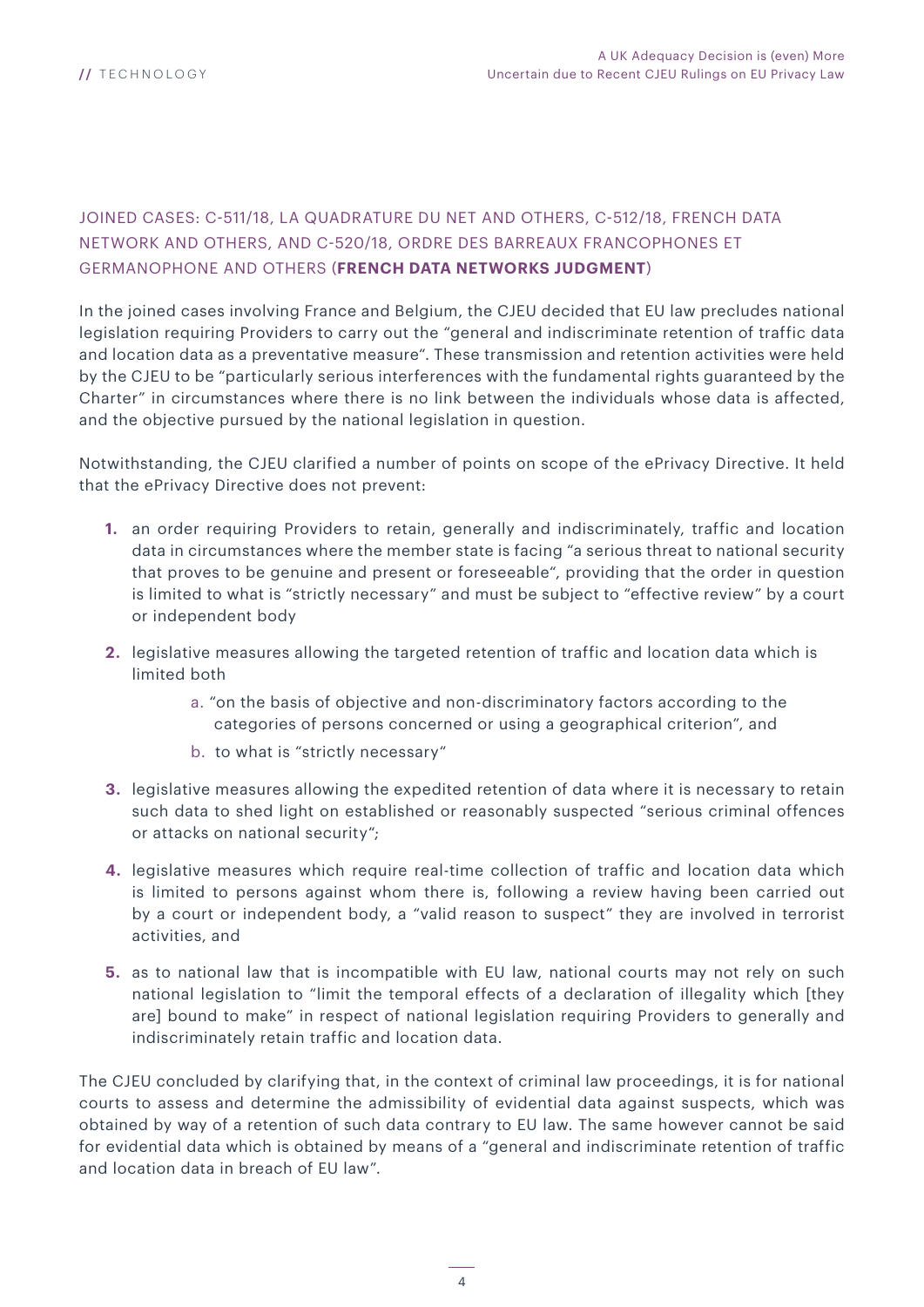### **BREXIT & THE EU: ADEQUACY NOW HANGING IN THE BALANCE**

The making of an adequacy decision by the Commission in respect of the UK is the preferred outcome. However, it appears that an adequacy decision will be a longer process than the Brexit negotiations themselves and the 'transition period' may be extended further regarding data transfers only until a decision is made by the Commission.

According to the UK government, on exit the UK's data protection laws and frameworks will be aligned with GDPR. However, the following challenges remain:

- **•** The 2016 Act allows for broad interception, interference and communications acquisition powers so as to limit the rights of individuals. The 2016 Act may contravene the underlying human rights principles of the GDPR. The Judgments suggest that this issue will be a continuing one for the UK. The French Data Networks judgment clarifies the scope of the ePrivacy directive, which may bring the 2016 Act outside the scope of the ePrivacy Directive in some circumstances, but not all as highlighted by the Privacy International judgment.
- **•** The UK has said it will not incorporate the EU Charter after the transition period ends. Articles 7 and 8 of the EU Charter provide for fundamental privacy rights and data protection rights, which form the basis for the GDPR.

#### **CONCLUSION**

The legal parameters around an adequacy decision, the recent legal challenges to existing adequacy decisions, combined with the Judgments will weigh heavily on the Commission when making an adequacy decision in respect of the UK.

The Judgments will have a significant impact on member states, national legislation and businesses in respect of the retention and transmission of data. If you would like any advice on these issues or are uncertain about if they apply to you and your business, please contact John O'Connor or your usual William Fry Contact.

5